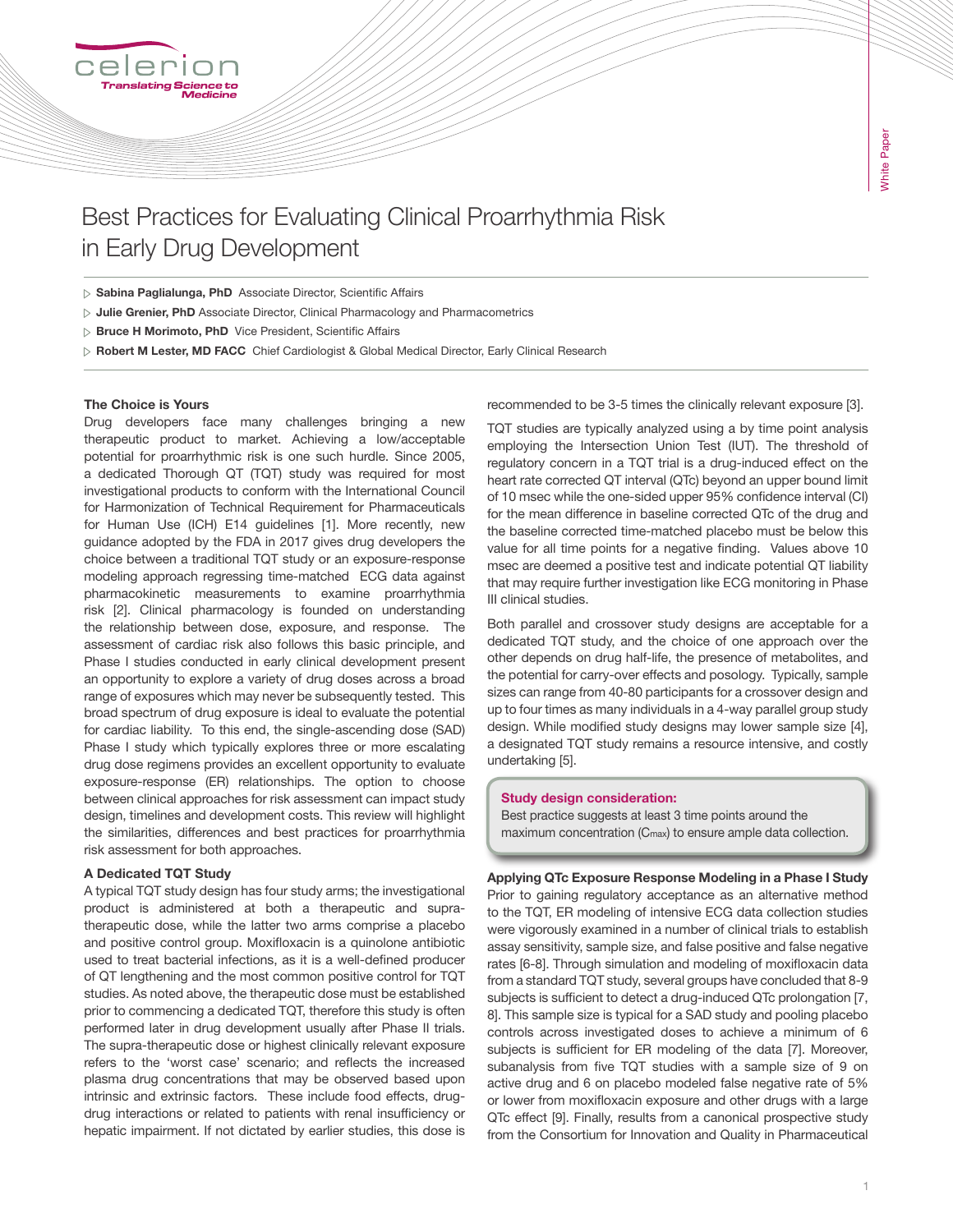Development and the Cardiac Safety Research Consortium (CSRC) examined 5 known marketed drugs with documented QTc prolongation above the 10 msec threshold of regulatory concern (ondansetron, quinine, dolasetron, moxifloxacin, and dofetilide) and 1 drug which had no QT prolonging effects (levocerterizine). The protocol was a 2-dose, SAD-like study design employing ER analysis as the primary analysis tool. The results determined that intensive QT assessment in early phase clinical development is an appropriate alternative and could replace a dedicated TQT trial [6].

To achieve high-quality results from intensive ECG monitoring in Phase I studies, a number of parameters need to be strictly controlled, such as standardization of extraction time points, subject positioning, meals and physical activity. 12-lead continuous digital ECG recordings using a Holter device are preferred in lieu of discrete ECG collection by a bedside electrocardiograph as replicate ECGs can be readily extracted at pre-specified time points with optimal signal-to-noise ratio. For best practices, serial recordings should be obtained at baseline (pre-dose) and over 6-15 time points post-dose in order to capture the anticipated drug or metabolite Cmax. Prior to a first in-human (FIH) study, the Cmax and Tmax can be estimated from preclinical results or physiologicallybased pharmacokinetic (PBPK) modeling. In addition, timematched ECG and plasma samples with low drug or metabolite concentration should also be captured, for most investigational products this is typically ~24 hours post dose.

## Dose escalating ER modeling:

Having sufficient paired ECG-PK measurements is crucial for data modeling purposes. A higher rate of false negatives may be inferred when the time to maximum concentration (Tmax) sample was missing from the model [7].

In a typical SAD study at least 3 or more dose levels are explored potentially up to the maximal tolerated dose (MTD), which generally represents the widest exposure range that will be studied during drug development. This permits a large range in drug concentrations for ER modeling. Although the threshold of regulatory concern is still considered to be 10 msec, the conclusions from an ER analysis are not as dichotomous as the results obtained from a TQT study (positive/negative) based on 2 dose levels. A negative QTc effect finding may be concluded when the upper bound of the two-sided 90% CI estimated by ER is less than 10 msec at the highest clinical relevant exposure [10]. In order to potentially obtain a TQT waiver, "multiples" of exposure must be assessed during the early phase study to fulfill assay sensitivity [1]. Most often, twice the highest clinically relevant exposure is sufficient to meet this criterion. In addition, more than one study result can be combined assuming homogeneous subject conduct for exposure response analysis if ample exposure is not achieved from the SAD alone. Alternatively, when exposures do not reach at least twice the "worst case scenario" the use of a positive control may be introduced into the study design. Finally, intensive ECG monitoring should be incorporated into a multiple ascending dose (MAD) study if the MTD is not achievable; or the investigational product or a metabolite accumulates; or displays non-linear or a time-dependent PK profile.

#### Statistical assessment of ER modeling:

Our recently published review article on QTc ER model types and analysis describes the clinical and statistical considerations for ECG data modeling. A link to the review can be found on our webpage: https://www.celerion.com/ other-resources

# Subject Characteristics

An early phase SAD or MAD study will typically enroll healthy participants and exclude participants with marked baseline QT/ QTc prolongation, a history of cardiovascular disease, or the use of concomitant medication that prolongs the QT/QTc interval. These criteria are similar to the guidelines outlined by the ICH E14 for subject enrollment in a TQT study [1]. Comprehensive participant cardiovascular work up is recommended prior to enrollment in an SAD/MAD protocol with careful review of any history, exam or ECG findings that would disqualify a participant from enrollment. Twelve- to 24-hour baseline telemetry may also be employed to exclude participants with underlying arrhythmias. A TQT study and intensive ECG data collection can be performed in both genders, since it is unlikely that baseline demographic parameters would introduce large differences in QT drug response. Vicente et al. recently examined the role of gender in QTc prolongation in a double-blind, 5-way crossover study with 11 male and 11 female subjects. Drug-induced QTc elongation was observed with dofetilide, quinidine and ranolozine yet no sex difference was reported after adjusting for differences in exposure [11]. Kannannkeril et al. also observed no sex effect in a large study of 253 participants (153 were women) examining QTc prolongation upon intravenous ibutilide administration [12], a drug known to prolong QTc [13]. Interestingly, the authors did report that the magnitude of change in ibutilide-induced QTc prolongation was greater in obese and overweight participants than underweight or normal groups. Although, the influence of body mass index (BMI) on increasing the QTc interval has been reported in a number of previous studies [14-16], it is thought that drug-induced QTc prolongation may be related to the absolute dose given when based on body weight, autonomic tone, or sympathetic drive associated with elevated free-fatty acids in this population [12]. Therefore, adhering to weight and BMI exclusion criteria is an important aspect to mitigate against a false positive ECG signal.

#### QTc ER Modeling and Disease States

It is widely recognized that therapies for oncology have benefited the most from the ER modeling approach. As a standard TQT study requires the administration of doses covering for both therapeutic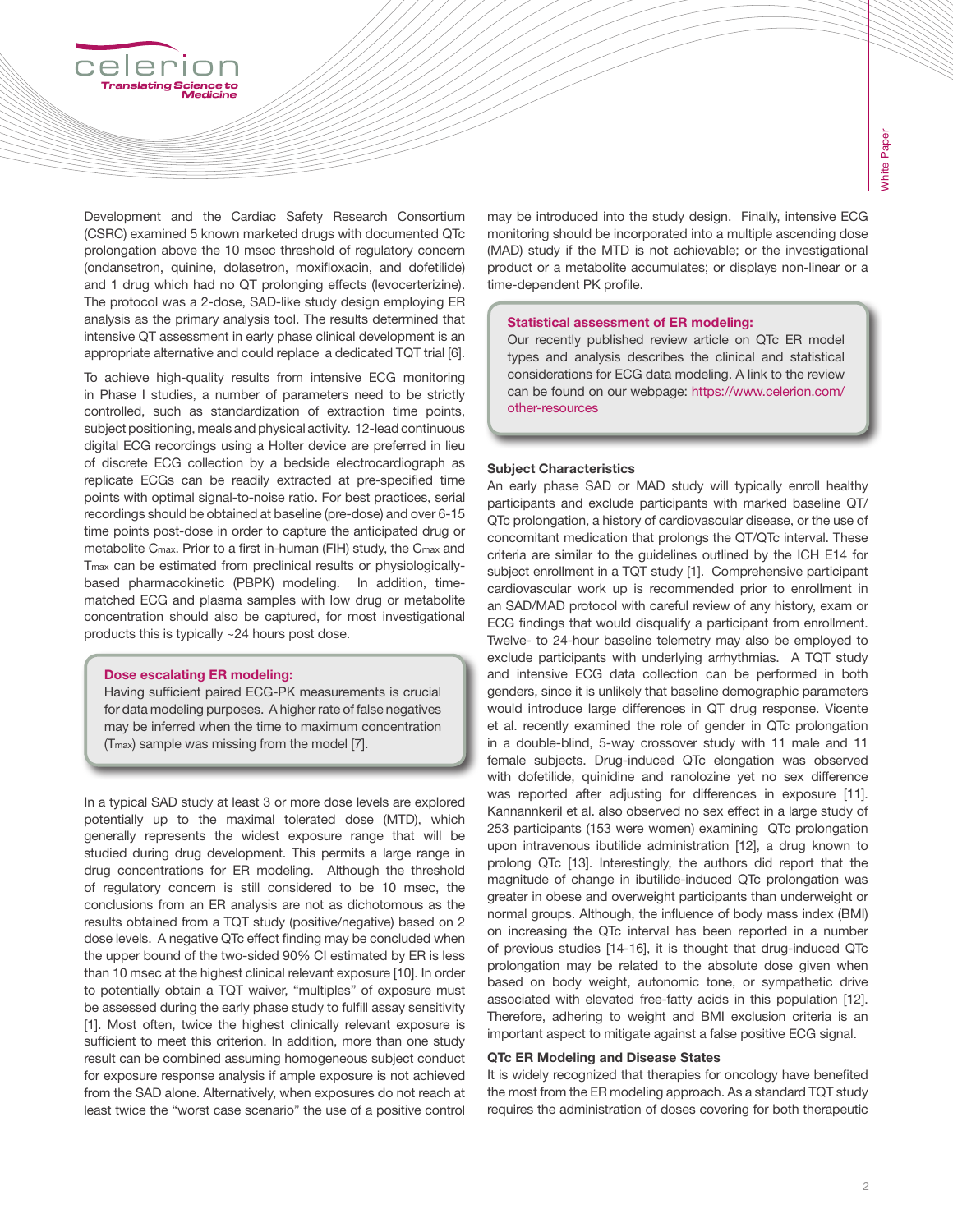and supra-therapeutic exposures, it is rare if not impossible or unethical to reach this level of exposure of oncology drugs in healthy participants. Therefore, time-matched PK samples with triplicate ECGs acquired during Phase II and III studies of patients, coupled with ER modeling is the most optimal approach to evaluate a compound's cardiac liability.

Another area of interest involves studies with diabetes patients. Cardiovascular disease is the leading cause of death for patients with type 2 diabetes mellitus; a chronic metabolic disorder associated with impaired glucose handling and insulin resistance. Hypoglycemia, an adverse event caused by some glucoselowering drugs, may lead to QT/QTc prolongation and is a risk factor for potentially fatal ventricular arrhythmias. Moreover, diabetes patients tend to display prolonged QT/QTc compared to healthy participants and therefore may be at greater risk of proarrhythmia when exposed to a QT-prolonging drug (reviewed in [17]). Therefore, glucose-lowering agents should undergo rigorous cardiodynamic and cardiovascular safety monitoring throughout all phases of drug development. A summary of TQT studies of antidiabetic drugs reviewed by the FDA's QT-IRT (2006-2013) prior to the ICH E14 revisions in 2015, revealed good concordance between the standard TQT analysis and ER relationship [17]. Nonetheless, due to the stringent cardiodynamic assessments required for antidiabetic medication, nearly all drug developers, despite the updated ICH E14 guidance still elect to conduct a designated TQT study. There are exceptions, however; recently some antidiabetic drug development programs include ER modeling in early clinical phase protocols. In a SAD and MAD healthy participant study, intensive ECG collection matched with PK analysis was examined to evaluate the proarrhythmia risk of omarigliptin, a once-weekly DPP-4 inhibitor [18]. Based on ER modeling, a 2.8 msec QTc prolongation was predicted for plasma (Cmax) of 10 μM, a QTc value below the threshold of concern. These initial results were confirmed by a TQT study conducted later in development [19].

TQT vs Exposure Response Modeling – How Do They Stack Up One of the key elements when running a TQT study is selection of the therapeutic and supra-therapeutic dose. Sufficient clinically relevant information including PK, safety and efficacy is needed to determine these doses. The timing of when to conduct the TQT study is important to gain insight into the compound's cardiac liability prior to committing additional resources in later stage clinical studies. However, if insight about QT risk can be gained in Phase I, go/no-go decisions or at least the integrated risk assessment can be made early in the drug development process.

It is important to understand that QT risk assessment needs to be evaluated in the context of accumulating clinical data. Pitolisant, a novel H3-receptor antagonist/inverse agonist was investigated for the use in narcolepsy and potentially in epilepsy, excessive diurnal somnolence, attention deficit hyperactivity disorder, dementias, and schizophrenia. PK and clinical data had raised the question whether the worst-case scenario would cover the 120 mg supratherapeutic dose that was used in the TQT study. A SAD study covering 3 supra-therapeutic dose levels and a moxifloxacin arm was conducted and ER analysis performed in order to supplement the results from the TQT study [20]. The analytical application of IUT made the comparison between the results of the 2 studies rather difficult as 1) a SAD type study was not powered for such a statistical analysis, and 2) the dose levels were different. However, the ER analysis was performed post-hoc on the TQT study data thereby allowing for direct comparison. The authors concluded that the need for a TQT study could have been obviated by the SAD study, adding to the growing body of evidence that intensive ECG monitoring early in drug development may enable waiving the need for a full TQT study.

In addition, under certain situations, a TQT study design is not appropriate and modeling is the only option for QT exposure analysis. These special cases include safety or tolerability concerns, or practical issues that preclude examination in healthy participants. One caveat to the early phase exposure-response paradigm is that the clinically relevant dose may not be known in the FIH study, and metabolites may not be well characterized at that time, which may require future SAD/MAD studies or a dedicated TQT to establish cardiac safety. Nonetheless, there are now two study paradigm options to evaluate a drug's potential for proarrhythmic potential and cardiac liability; a dedicated TQT or early phase ER modeling, giving drug developers a choice on how to best proceed with their program.

# **Conclusion**

Pharmaceutical and regulatory stakeholders have historically acknowledged that the dedicated TQT study, conducted late in drug development, is costly and resource intensive. Preclinical initiatives such as the Comprehensive in vitro Proarrhythmic Assessment (CiPA) [21-23], a mechanistic approach to proarrhythymic risk, involves multiple ion channel assessment, in silico computer modeling, and testing the drug's effect on induced pleuripotent stem cell cardiac myocytes. The profile of a drug's cardiac liability can be assessed by combining the knowledge gained from this more comprehensive preclinical testing strategy with the knowledge gained from exposure-response analysis in FIH studies. While concentration-effect modeling in FIH trials is still regarded as an "alternative" or "option" to a traditional TQT study, it has the advantage of significantly reducing cost and timelines during drug development thereby facilitating earlier go/ no-go decisions, and may even obviate the need to perform a traditional TQT trial. Importantly, understanding cardiac risk of a new chemical entity early in drug development has advantages in being able to evaluate risk-benefit during the continuum of drug testing. This new paradigm is rapidly becoming a routine part of the conversation with pharmaceutical companies as they plan their early drug development program